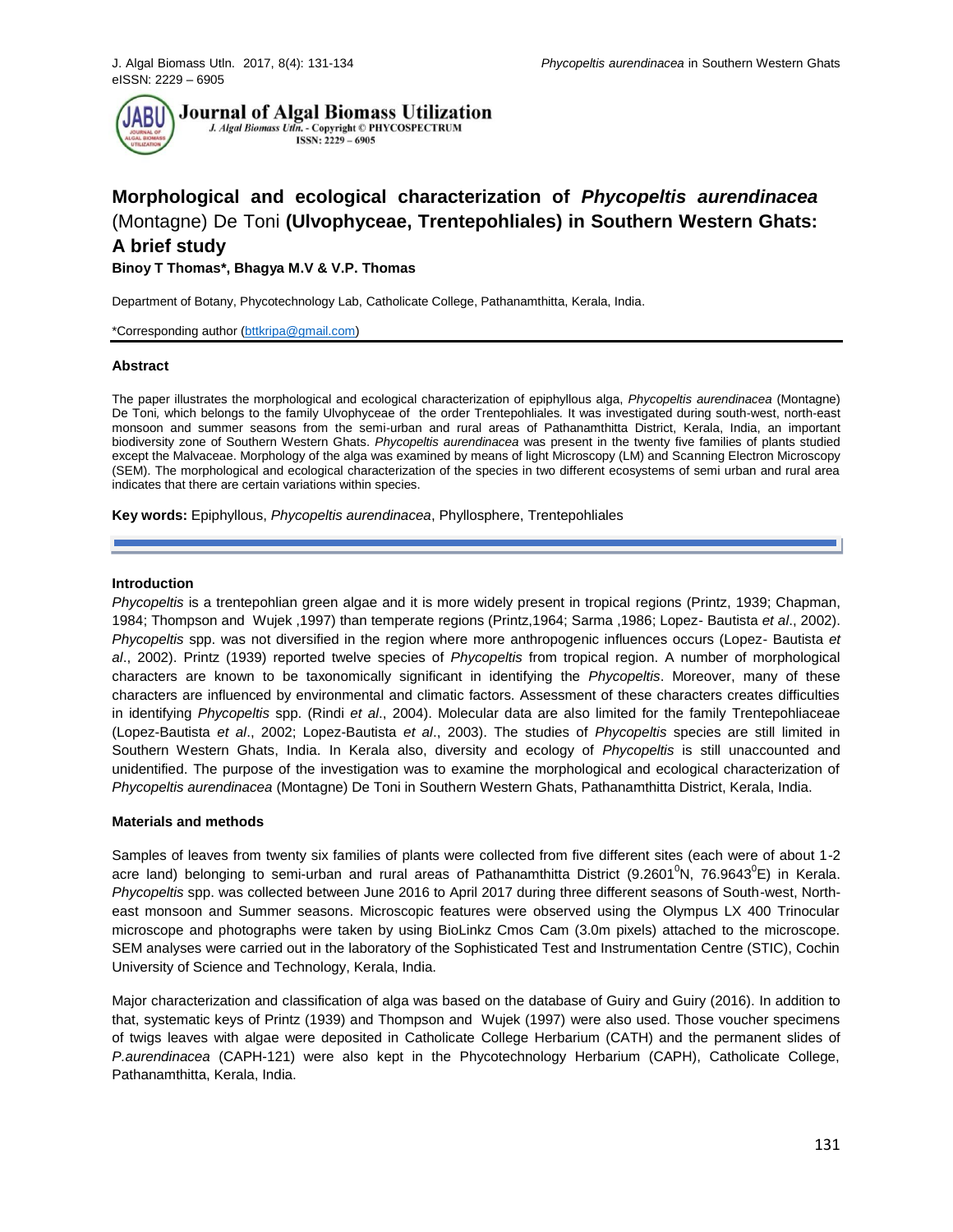# **Results and Discussion**

Currently six species of *Phycopeltis* were observed from the phyllosphere of Pathanamthitta District, Kerala. Among these, *P.arundinacea* shows wide distribution except in the members of the family Malvaceae.

# *Phycopeltis aurendinacea* **(Montagne) De Toni**

#### *Morphological description*

Morphologically, *P. aurendinacea* was identified by small light orange red patches of microscopic or macroscopic with 3-6 mm in diameter. Generally the species appeared as a circular disc formed by the adhesion of radiating dichotomous filaments from the centre of the thallus (Fig.1 a-e). The germlines of the species was circular, microscopic disc and incompletely separated into 4-5 lobes. Thalli of alga with more or less lobed margin were frequently observed (Fig. 3.f-g).Vegetative cells were 19.5- 22.5 µm long and 7.9 –9.5 µm wide, (Table 1).Sporangiate laterals were the common reproductive structure observed at the intercalary position of the thallus (Fig.2.e). Mature Sporangiate laterals were observed in the central part of the thallus. Generally, gametangia are oval or globular and not frequently observed. But in the present investigation, oval gametangia were observed (Fig.2.d). Similar observations were made by Thompson and Wujek, 1997; Zhu *et al.,* 2015. *P.aurendinacea* was the largest species among the genus *Phycopeltis* by their disc size and cell length. Similar observations were made by Thompson and Wujek (1997).



**Fig.1 Microphotographs of** *Phycopeltis aurendinacea*

|  | Table 1. Morphological variations of Phycopeltis aurendinacea from semi urban and rural area |  |  |
|--|----------------------------------------------------------------------------------------------|--|--|
|  |                                                                                              |  |  |

|                | Characteristics of P.aurendinacea        |                     |           |                       |                |  |  |
|----------------|------------------------------------------|---------------------|-----------|-----------------------|----------------|--|--|
| SI.No          | <b>Locality</b>                          | Length<br>$(\mu m)$ | Width(µm) | <b>Disc</b><br>colour | <b>Habitat</b> |  |  |
| 1              | Natural forest-Rural<br>area-Thannithodu | 21.8                | 8.0       | Light green           | Epiphyllous    |  |  |
| $\mathcal{P}$  | Natural forest- Rural<br>area- Ranni     | 22.6                | 9.5       | Light green           | Epiphyllous    |  |  |
| 3              | Natural forest- Rural<br>area-Konni      | 22.8                | 8.2       | Light green           | Epiphyllous    |  |  |
| 4              | Natural forest-Rural<br>area-Konni       | 19.4                | 7.5       | Light green           | Epiphyllous    |  |  |
| 5              | Semi urban-Adoor                         | 20.1                | 7.9       | Orange red            | Epiphyllous    |  |  |
| 6              | Semi urban-Adoor                         | 20.4                | 8.8       | Orange red            | Epiphyllous    |  |  |
| $\overline{7}$ | Semi urban-Kaipattor                     | 19.6                | 8.27      | Orange red            | Epiphyllous    |  |  |
| 8              | Semi urban-Kaipattoor                    | 20.8                | 7.8       | Orange red            | Epiphyllous    |  |  |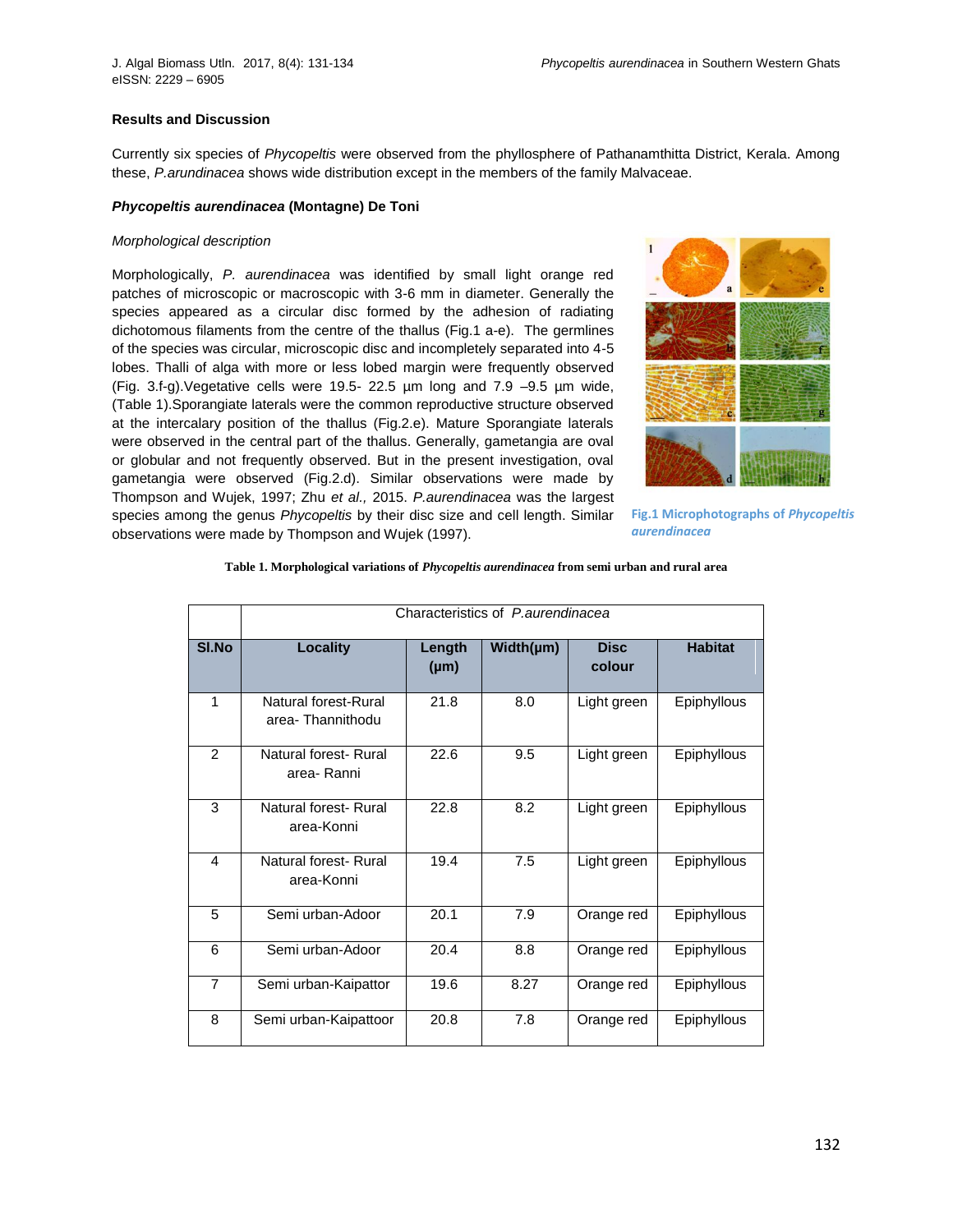#### *Ecological evaluation*

*P.aurendinacea* was found in all the study sites in south-west, north-east and summer seasons. They were collected from both urban and forest areas during all seasons. The forest colonizing *P.aurendinacea* forms a biofilm over the leaf surface (Fig.3.a-b). Nevertheless, in the urban areas diversity and distribution of algae was limited .It may be due to changes in the environmental constraints undergoing human modification (Tilman and Lehman, 2001). Usually the alga was found on the adaxial side of the leaves of the studied plants. The alga was widely present in the members of the twenty five families such as Euphorbiaceae, Melastomaceae, Lythraceae, Menispermaceae, Polygalaceae, Clusiaceae, Sterculiaceae, Moraceae, Sapotaceae, Fabaceae, Apocynaceae, Rhamnaceae, Sapindaceae, Anacardiaceae, Combretaceae, Guttiferae, Meliaceae, Rubiaceae, Loganiaceae, Aristolochiaceae, Myristicaceae, Acanthaceae, Zingiberaceae, Palmae and Annonaceae. Interestingly it was found that, the alga were exclusively absent in the members of the family Malvaceae. It may due to their special morphological and biochemical features such as star shaped hairs, mucilage, alkaloids, anthraquinone



**Fig. 2 SEM of** *Phycopeltis aurendinacea*



**Fig.3. a-b: Host plants; c-h: Growth pattern of** *Phycopeltis aurendinacea*

derivatives,glycosides, terpenoids, steroids, and flavanoids, (Richa *et al*., 2014)

The alga never made parasitic mode of life with any of the host plants. Similar observations made by Thompson and Wujek (1997), Lopez-Bautista *et al*., (2002). According to Thompson & Wujek (1997) the genus is identified from fruits, twigs and also from non-living substrata in the areas of high humidity. During the present study, the alga was collected from the leaves only. Alga also exhibit in different colors according to their habitat. In the shade region, particularly in the natural forest it appeared as light green in colour. But in the urban areas it was orange red (Fig.1.a-h). Similar observations were made by Thompson and Wujek (1997).

Length and width of the algal cells varies in different ecological areas of Pathanamthitta District (Table 1). It might be due to change in the environmental factors (Rindi *et al*., 2004). They mainly prefer moist environment for their flourished growth and grows in an irregular pattern (Fig. 3.f-h). Similar observations were made by Rindi *et al*., (2004).

Western Ghats of South India represents one of the biodiversity hotspots of the world. It is also a place with high degree of all the three levels of - α, β and γ - biodiversities. Diversity and ecology of the diverse kinds of epiphyllous algal flora in the Western Ghats at its different altitudes and precipitation regimes is not yet properly carried out. The present investigation will generate a new knowledge regarding the epiphyllous algal wealth of the whole Western Ghats of South India.

## **Conclusion**

The study indicates that Southern Western Ghats is a good source of epiphyllous algae. The morphological and ecological characterization of *Phycopeltis aurendinacea* in two different ecosystems of semi urban and rural areas of Pathanamthitta District, Kerala, an important biodiversity zone of Southern Western Ghats indicates that there are certain variations within species. The species was widely present in all the studied plants except the members of Malvaceae.

# **Acknowledgements**

Financial support for this study was provided by Kerala State Council for Science and Technology (KSCSTE). Grant no- MRP 030/SRSLS/2014/CSTE. We also thank Department of Forest, Kerala for permission to collect samples from the reserve forest.